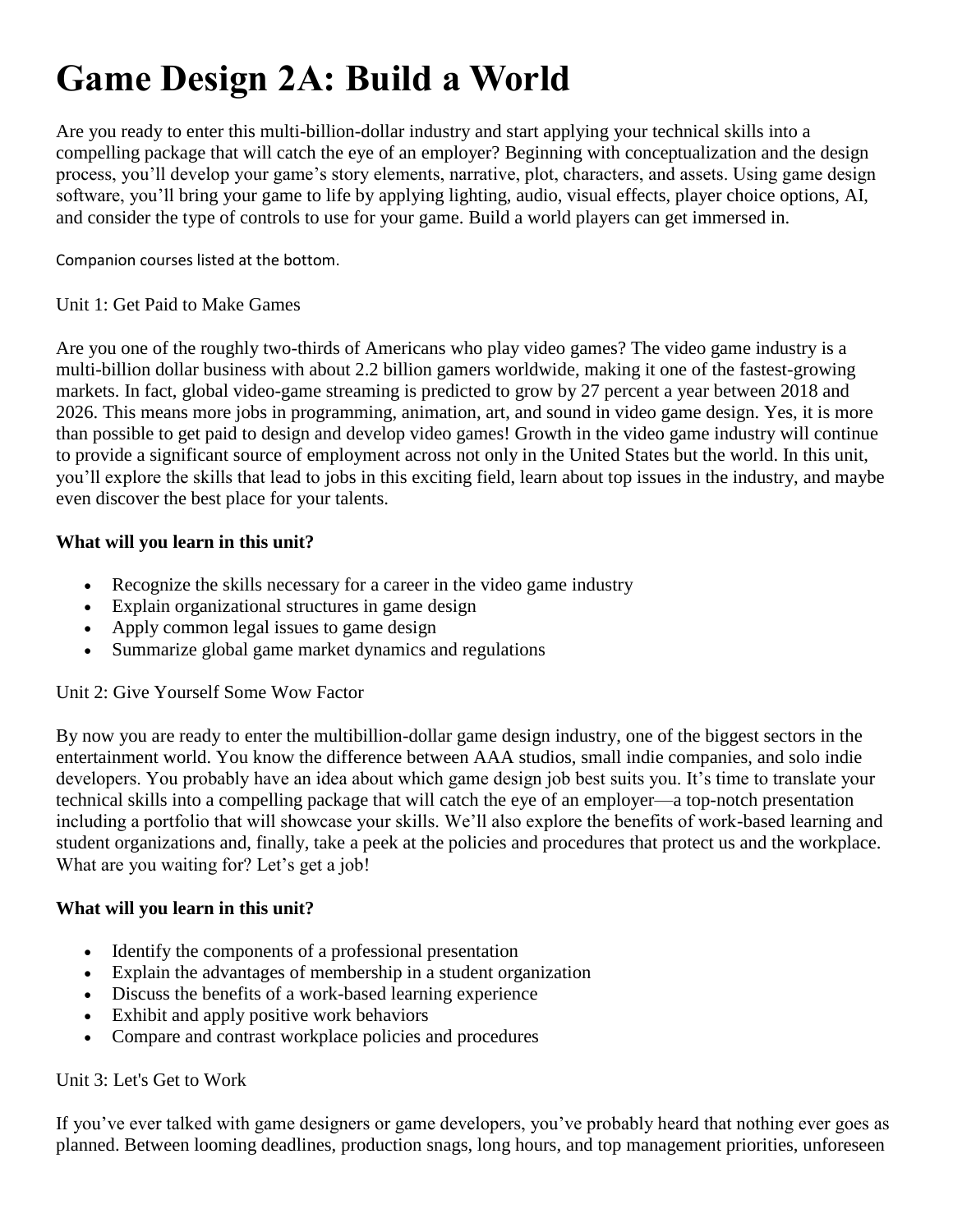issues can pop up anytime in the development process. Experienced game designers know the industry's character and that it can test even the most seasoned professionals—those who create games that not only look good, they play good too. Fortunately, there are processes and tools in place to streamline game development. These will become second nature to you as you reach for them when you have your next great idea.

## **What will you learn in this unit?**

- Explain the stages of the design process
- Describe the steps in game conceptualization
- Apply tools used in game design
- Organize the elements of a game design document

# Unit 4: Start Your Narrative Journey!

Since the beginning of the 21st century, technological advances have allowed more complex video games to be developed that attract a very large customer base. It's not unusual for modern games to have as much cinematic content, if not more, than most movies, for example. And there is likely more dialog than you'll find in a book and more original music than in an album—all while giving the player the ultimate choice of how the story turns out. Compared to other entertainment media, video games offer an original way of telling stories since they are based on the interaction of the player with the game. Now that you know the steps needed to physically produce your game, it's time to learn how to create the story for your game. You have seen how important documentation is to game development. In this unit, you'll discover how a game's story can add depth and immersion to your game.

## **What will you learn in this unit?**

- Describe story elements, plot, game flow, and game function
- Explain how to develop and present a written storyline or narrative
- Create a game design document for a runner game
- Utilize game layout charts to explain game flow

# Unit 5: Consider Your Controls

Imagine trying to play a VR game with a controller or a game like Brothers or Guitar Hero on a touch screen—a lot of the experience is lost in translation. Your game's control method is important to consider while developing your story. The earlier into the ideation stage that you choose a control scheme, the better you'll be able to integrate the story into that scheme. That's not to say you can't port a game to multiple systems and controller types and still have it be a success, but more often than not, you lose the original experience and intent. Here we'll take a look at different types of game controllers and what kinds of game they best suit. We'll also take a look at which control methods are supported in Unity. (Hint: There are a lot of them!)

# **What will you learn in this unit?**

- Identify and characterize the types of game controllers currently in use
- Formulate connections to and between user experience and input methods
- Distinguish the various levels of VR immersion
- Explain issues and approaches to accessibility issues in game controllers
- Predict issues and describe concerns when porting from one platform to another

## Unit 6: So Many Games, So Little Time